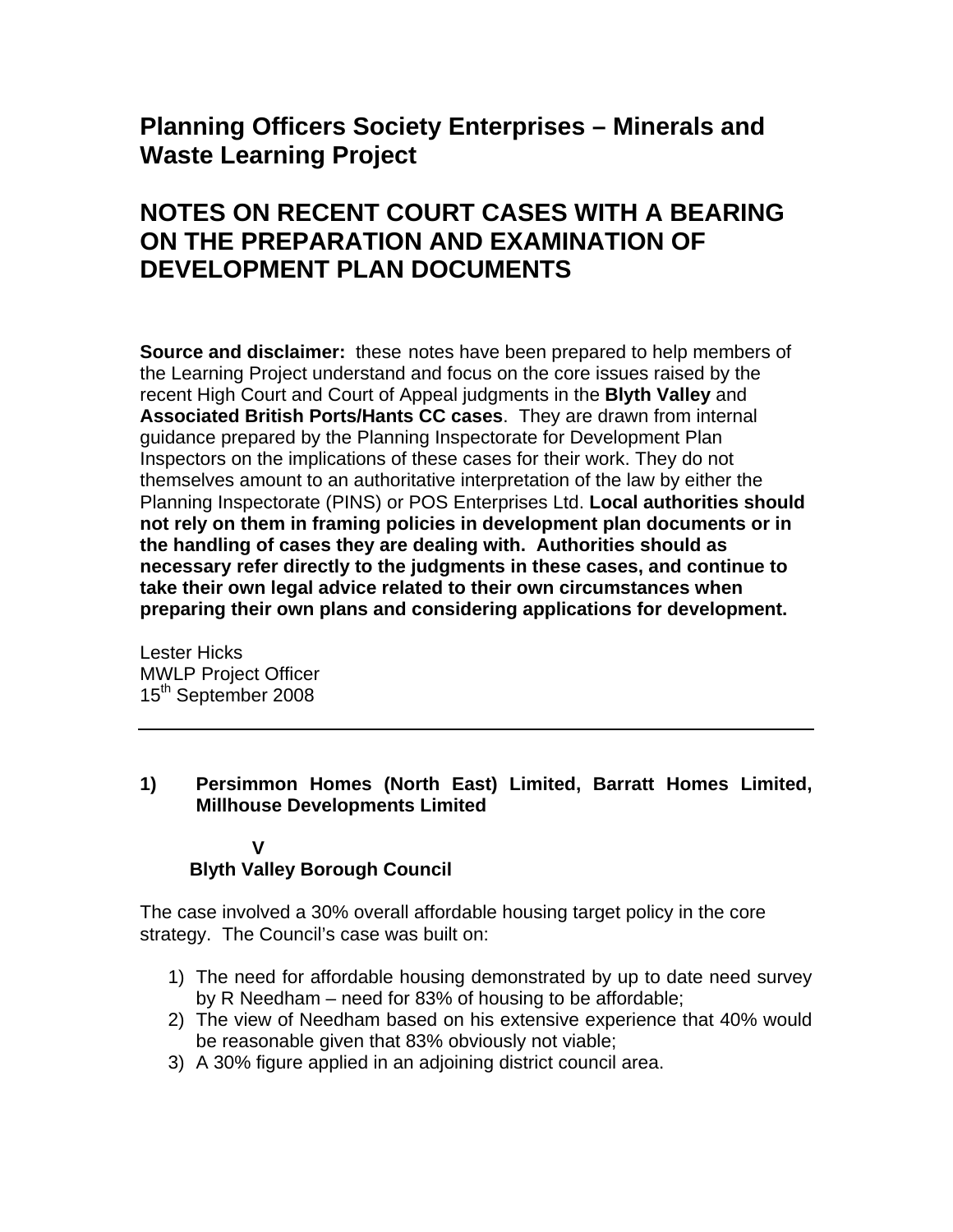Blyth Valley submitted a statement saying that its Core Strategy (CS) was PPS 3 compliant, even though it was submitted before PPS3 published. The Inspector appears to have accepted this compliance statement at face value. The Inspector agreed with the Council's approach, taking into account that he had no evidence before him that a 30% figure was not viable, the presumption that the Council has submitted a sound document and the fact that the developers who favoured a 10% figure did not produce any viability evidence to support their case.

In the High Court Mr. Justice Collins quashed the policy. Quoting from the judgment *"The question that I have to decide is whether the material before me shows that the starting point, the 30 per cent, is one that is flawed, and flawed because no consideration in reaching it was given to the issue of economic viability."* 

 *"…what is wrong in my view is to allow a policy to be established which may be unsupportable on a proper consideration of all material factors. It seems to me that on the material that I have placed before me, that is the situation in this case. The 30 per cent has been produced on the basis of material which is not supported by the guidance and which ignores a highly material factor, namely the economic viability of the relevant target"* 

The guidance referred to is the advice in paragraph 29 of PPS3 that the viability of any affordable housing target must be assessed. The Council had issued a statement saying its CS complied with PPS3 when clearly it did not. The practical implication for Inspectors and authorities appears to be that even without the guidance in PPS3 the question of whether an affordable housing target figure is realistic and justified should always addressed by authorities in preparing plan policies and considered by an examining Inspector. Without consideration of viability how do either the authority or an Inspector know whether or not the policy is deliverable?).

Mr. Justice Collins made several comments which essentially endorsed the Inspectorate's procedures including the use of round table sessions and the use of formal evidence if the inspector feels it necessary. He also suggested several possible courses of action for the inspector, including adjourning to receive evidence to enable a reliable figure to be obtained, or substituting a policy that simply refers to a highest reasonable figure rather than a specific percentage.

The High Court allowed leave to appeal to the Court of Appeal because the decision raised matters of wider importance – namely the presumption of soundness and what should be done if government policy guidance is issued after submission of a DPD for examination.

Blyth Valley challenged the High Court judgment in the Court of Appeal when their appeal was dismissed. On the narrow affordable housing point the Appeal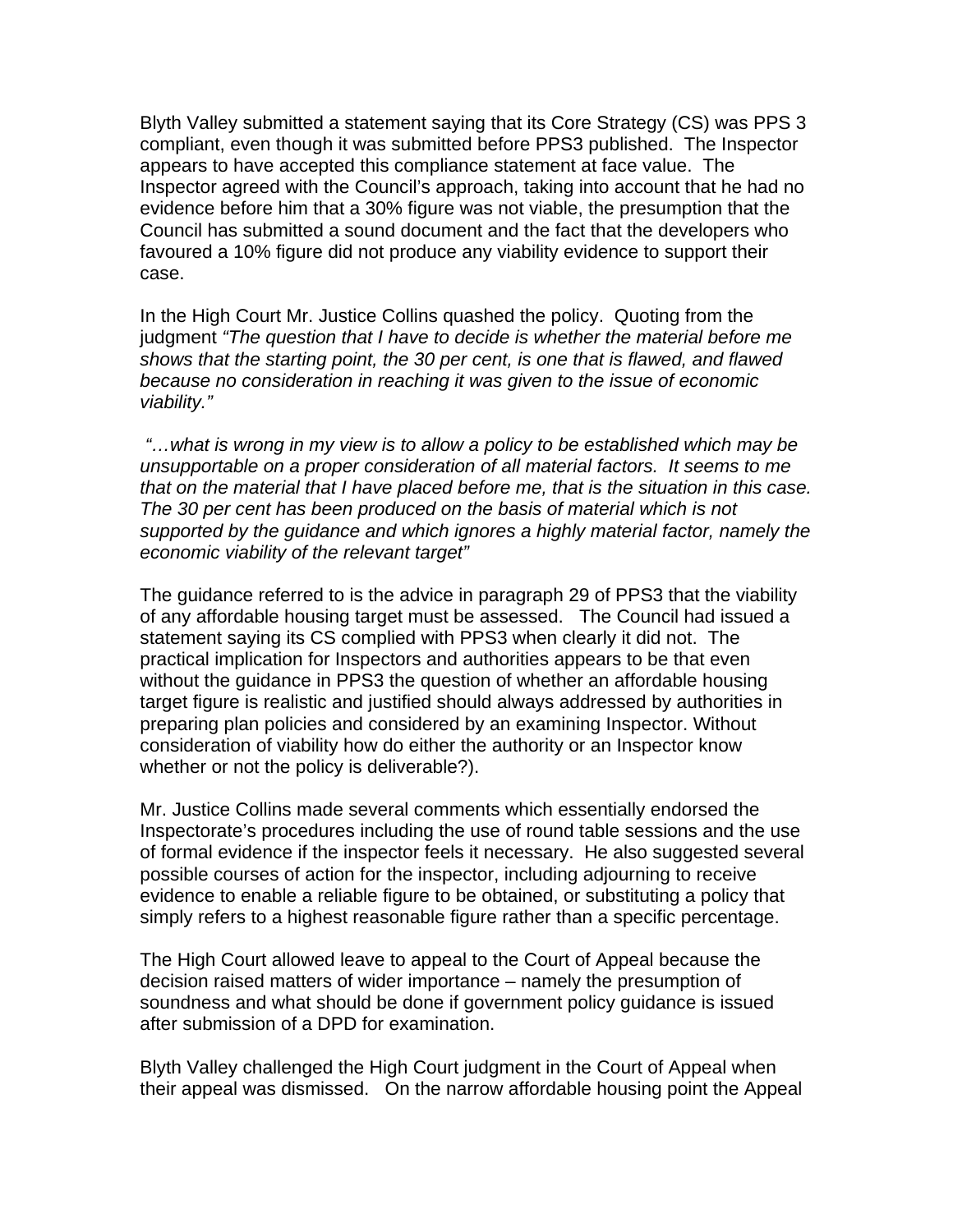Court judges (Keene, Hughes and Lloyd) all endorsed the judgment of Mr. Justice Collins.

The Court of Appeal accepted that the question of viability was taken into account to a limited extent (for example by R Fordham in saying that 83% affordable housing would not be viable). But what had not been done, and should have been done, was to undertake a study that demonstrates that 30% was viable.

There are three particular points of practical interest for authorities:

## **(i) Affordable Housing Percentage Figure: Critical Importance of Viability Assessment**

The Court of Appeal strongly endorsed Mr. Justice Collins' judgment that an affordable housing target figure has to be supported by a consideration of how viable the target is. In the words of Lord Justice Keene "….*an informed assessment of viability of any such percentage figure is a central feature of the PPS 3 policy on affordable housing. It is not peripheral, optional or cosmetic. It is patently a crucial requirement of the policy"*. The viability assessment also needs to take into account the thresholds being considered.

Clearly an assessment of viability could be based on the successful application of the relevant percentage figure in the recent past. However, authorities should take care to note that the definition of affordable housing has been changed in PPS3 to exclude low cost market housing. So, if the viability assessment that is being relied on is based on the past application of an affordable housing policy using the old definition, authorities will need to consider whether the changed definition alters that viability assessment. Again in the words of Lord Justice Keene the new definition "…*is narrower and more onerous for developers. No viability exercise carried out on the old basis could be considered to be valid for the purposes of assessing the viability of a particular proportion of affordable housing as defined now in PPS3…"* 

This raises the wider danger of trying to fit existing or previously drafted policies into guidance issued or revised later – key definitions and processes may be changed.

## **(ii) The 'Presumption of Soundness'**

The Court of Appeal also considered the question of the "presumption of soundness". The Court pointed out that the 2004 Planning and Compulsory Purchase Act at section 20(5) contains no presumption one way or the other. Similarly, the effect of section 20(2) (b), which provides the Council must not submit a document unless 'they think the document is ready for examination'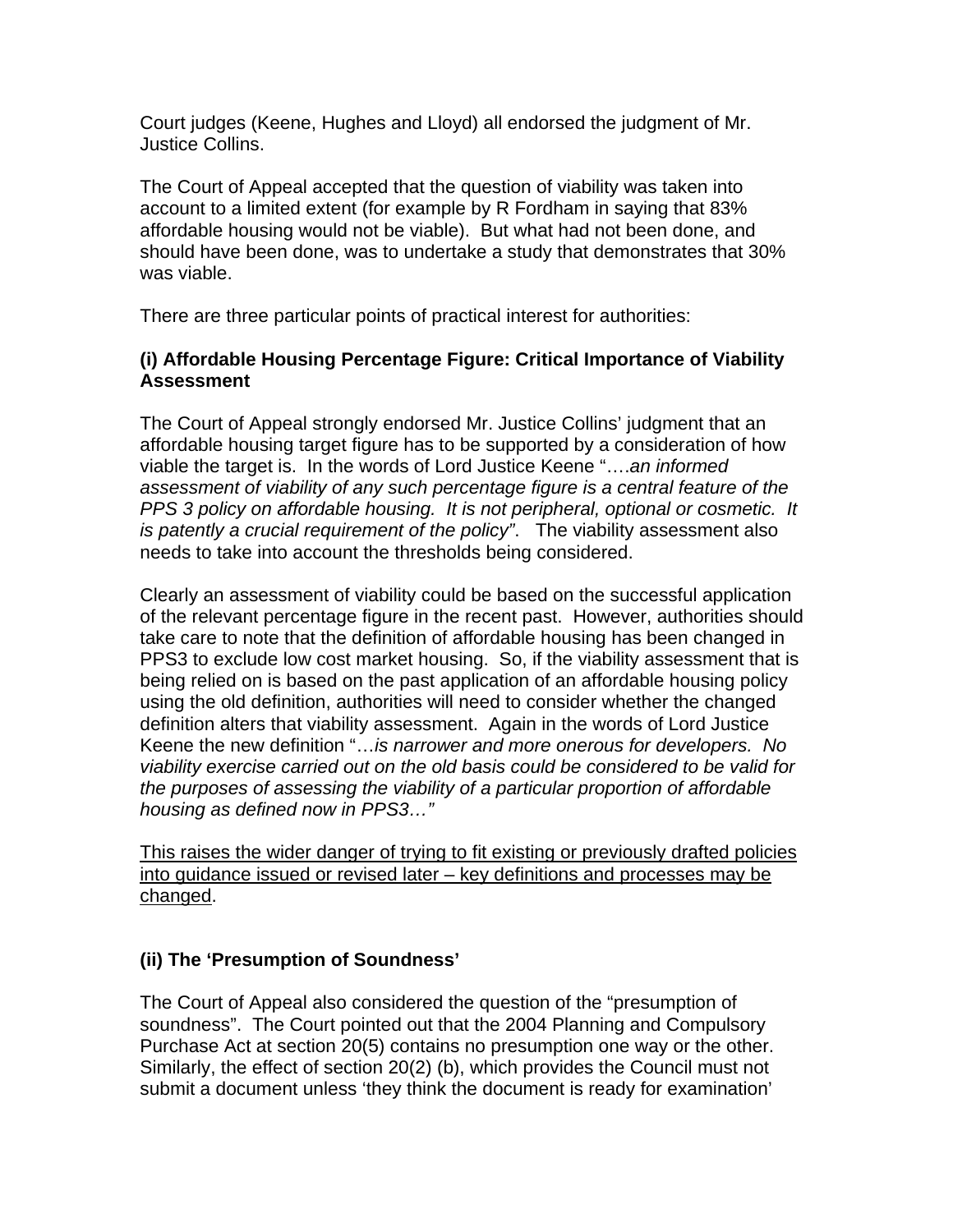cannot be extended to imply a presumption of soundness. Noting that an Inspector may properly find a plan unsound even if there is no convincing evidence to that effect from an objector (because there must be a robust and credible evidence base irrespective of what anyone objecting says) the Court favours the latest neutral wording in PPS12. This states that "the starting point for the examination is the assumption that the local authority has submitted what it considers to be a sound plan". The Court sees this as neutral because it believes that it is obvious that the Council will think this (coupled with the requirements of s20(2)(b) ) and such an assumption carries no "presumption" as understood in law. The practical implication is to remove the presumption of soundness as the starting point for the examination.

This reinforces the inquisitorial and challenging role of Inspectors. The judgment says in effect that they cannot assume that a policy is sound simply because noone has challenged it and they should start from a neutral position rather than from the position that a Council has "got it right". A Council will only have got it right if it is supported by a robust and credible evidence base.

#### **(iii) What should the Inspector do if guidance comes out after submission?**

In the High Court various options were canvassed about the issue of how new guidance should be taken into account where it has a bearing on DPDs already submitted for examination. All present seemed to agree that much would depend on the circumstances (including for example what any letter from the Secretary of State accompanying the guidance says) and the nature of the guidance. Possible options, which none of the barristers present challenged, included finding the plan unsound, adjourning and asking the Council to amend to take the new guidance on board, or recommending a change that followed the guidance or drafting an interim policy to apply until the Council brought forward a single issue revision to the submitted DPD.

## **Conclusions**

The critical lessons from **Blyth Valley** seem to be;

(i) that targets and policies in DPDs (not only affordable housing targets) must be supported by clear evidence. Any targets must be rigorously tested – what are they based on, can they be justified and have all material considerations been taken into account. This is in line with and fully reinforces strong messages from PINS for several years about policies being supported by evidence. Particular care is obviously needed where affordable housing targets are provided, but there is clearly a read-across in minerals and waste to the aggregates guidelines and sub-regional apportionments, and to any waste management allocations made in Regional Spatial Strategies;